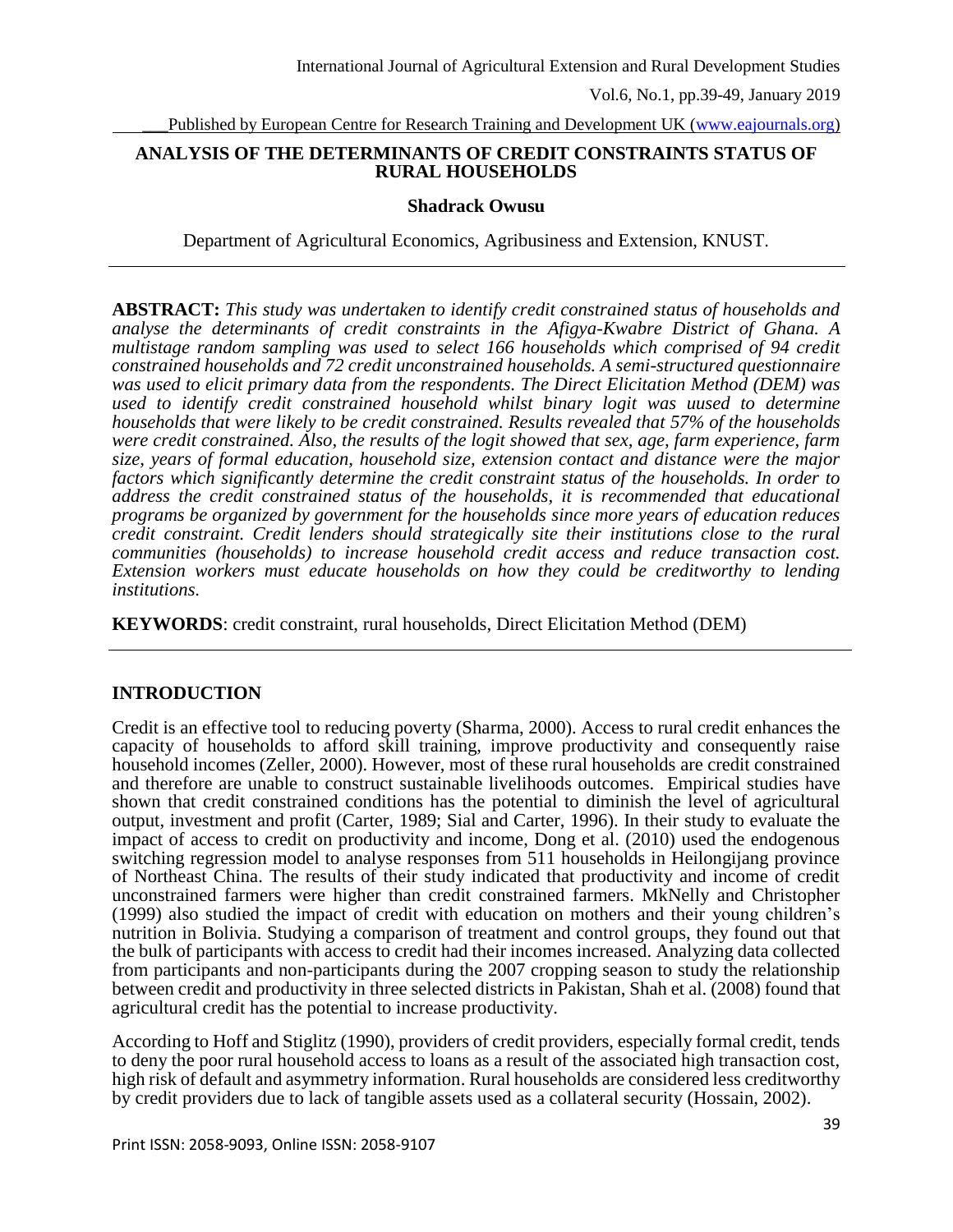Published by European Centre for Research Training and Development UK [\(www.eajournals.org\)](http://www.eajournals.org/)

Not much has been done by governments, Non-Governmental Organizations (NGO), financial institutions and other development agencies to improve rural households' access to credit. They tend to focus much on providing urban infrastructure to the neglect of the rural households who are economically poor (Akwaa-Sakyi, 2013).

Zeller (1994) has identified two stages involved in loan processing. The first strand is the demand stage which involves the decision of households to apply for credit at a price (interest rate). The second strand is the supply stage which takes into account the decision of the lender to approve and advance the loan after scrutinizing borrower characteristics assess the risk. The creditor may then decide to fully advance the loan, reduce or ration the amount or out rightly reject the application. Households whose loan applications are rejected or receive less amounts than requested are said to be credit constrained.

It is against this background that this study seeks to identify credit constrained households and analyse the determinants of credit constraints in the Afigya-Kwabre District of Ghana.

# **LITERATURE REVIEW**

#### **Measuring the Credit Constraint Status of Rural Households**

Several authors have defined various indicators for measuring rural household constraint status. Japelli (1990) classified households whose loan request have been turned down and those who are not driven by any motivation to borrow as credit constraint (Kadir, 2003). Zeller's (1994) approach slightly differed from Jappelli. He expounded two scenarios to define the credit constraint status of rural households. Therefore, to Zeller (1994) households whose applications for loans are out rightly rejected by creditors and those who received less than how much they applied for are credit constrained. Boucher et al. (2006) broadened the scope of measuring credit constraint status of rural households. They used the term "non-pricing rationing" to identify three dimensions of credit constraint; quantity rationing, transaction cost and risk rationing. Quantity rationed households are refused access to loans because they lack collateral. Transaction cost rationed households take decisions not to borrow as a result of the high cost of transaction whereas risk rationed households decides not borrow because they are reluctant to take the risk of high returns associated with credit. Whilst Boucher et al. (2006) further classify quantity rationing as a variant of supply-side constraint, both transaction cost and risk rationing were classified as elements of demand-side constraint. They attribute supply-side constraint to decisions creditors make and demand-side complaint to decisions borrowers make.

In studying formal credit constraints in Vietnam, Tran et al. (2014) defined three groups of credit constrained households. They were households who were totally refused access to loans, those who credit was rationed and households required loans but did not apply for fear of being rejected. Similarly, Kadir (2003) in his studies on analyzing determinants of credit constraints and loan size in urban Ethiopia identified three groups of credit constraints; those who were flatly refuse credit and households whose demand for credit was not fully met. He referred to the third group as "discouraged borrowers" as they are deterred from borrowing as a result of high interest rate.

This study however, adopted Zeller's (1994) measurement of credit constraints, as the researcher on the account of the available data focused on households whose application for loans were rejected and those who did not receive the full amount applied for.

We then have to look at the methodology in identifying the credit constraint status of rural households.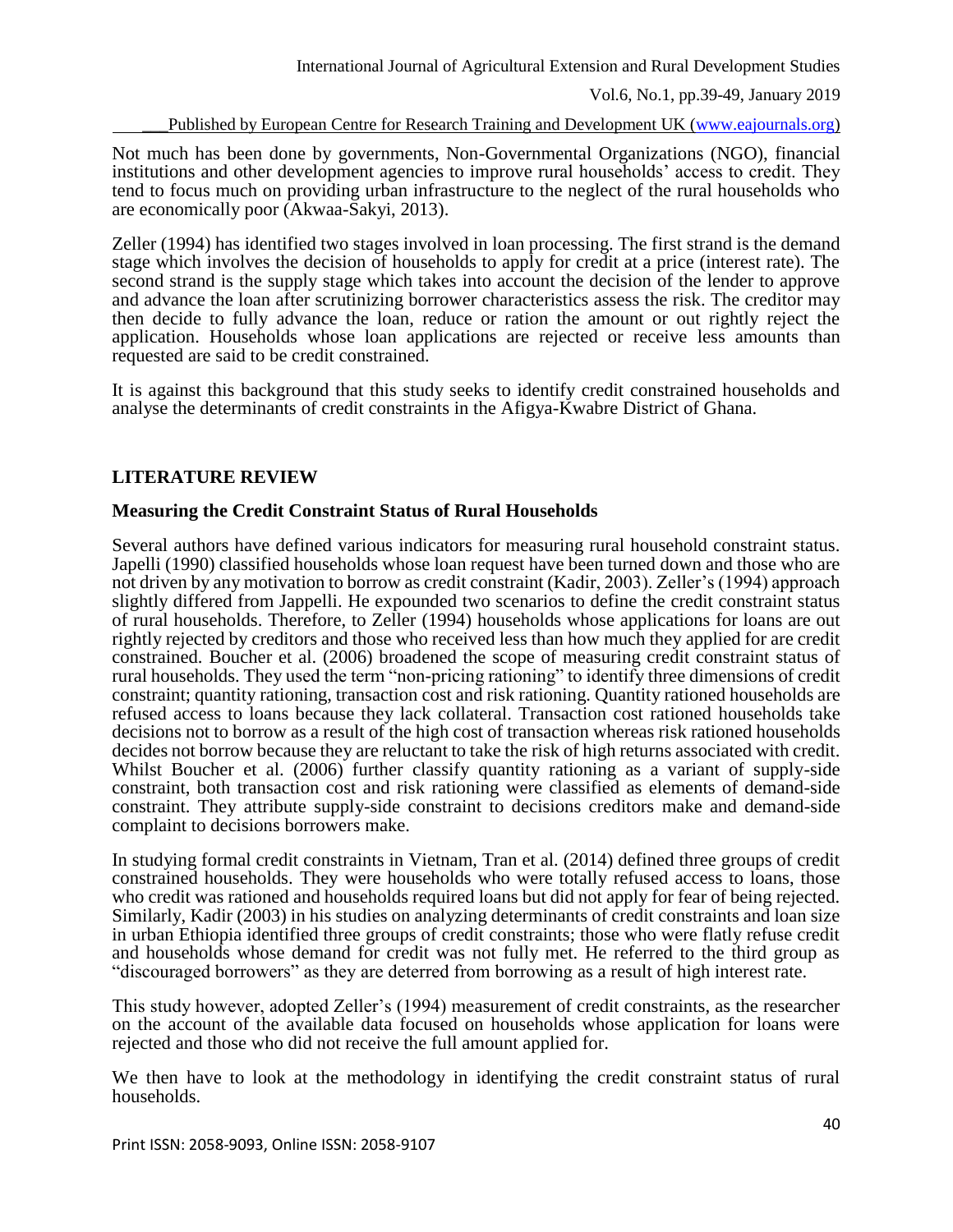Published by European Centre for Research Training and Development UK [\(www.eajournals.org\)](http://www.eajournals.org/)

# **Identifying Credit Constrained Rural Households**

Approaches to identifying household credit constraint status have become problematic, especially in Africa, due to unavailability of household level data (Kadir, 2003). Literature has identified both direct and indirect methodologies of identifying credit constraint status of households. Indirect inferences were drawn from analyzing the 'personal income hypotheses' of households. This approach analyzes the relationship between household transitory income and consumption to determine credit constraint (Kadir, 2003). The other approach has to do with identifying credit constraint directly by analyzing household level data (Japelli, 1990). However, using this approach create a problem, as households lack data on their transactions. Some researchers in Africa tend to address this problem by using firm data which struggles to accurately generate the information required (Kadir, 2003). Using the Direct Elicitation Method (DEM), a set of specific questions are asked to elicit responses from the subjects (Tran et al., 2014). Kadir (2003) in his credit constraint survey in Ethiopia identified his first constrained group by replying "yes" to the question *"During the last 12 months, did any member of your household apply for a loan and was the loan completely rejected?*

Barham, Boucher and Carter (1996) used DEM to identify credit constraint status of households in a survey in Guatemala and later in Honduras and Nicaragua (Boucher, Barham and Carter 2005). Foltz (2004) also used DEM to identify credit constraint households in his study of credit market access and profitability in Tunisian agriculture. Algeria. Guirkinger and Boucher (2007) employed the same methodology in studying credit constraints and productivity in Peru whilst Tran et al. (2014) also adopted DEM in analyzing credit constraint and impact on farm household welfare in Vietnam.

The subsequent section deals with the factors that determine credit constraint status of rural households.

# **Determinants of Credit Constraint Status of Rural Households**

A number of factors exist to determine the probability of households being credit constrained. They include household, farm and institutional characteristics.

# **Household Characteristics**

The findings of Tran et al. (2014) showed a negative effect of sex on the probability of a household being credit constraint. The implication was that female headed households were more likely to be credit constraint. This supports the conclusions of Mohammed (2003). However, Kadir's (2003) study to analyze the determinants of access to credit and loan amount indicated that loans were targeted at female headed households. This contradicts the findings of Abankwa and Awunyo-Vitor (2012) who asserted that men have control and ownership of resources and hence are more credit worthy. Findings from empirical studies have shown conflicting results. Tran et al. (2014) concluded that probability of being credit constraint increased with age. This is consistent with the findings of Chanduri et al. (2011). Barlslund and Tarp (2008) and Baiyegunhi et al. (2010) thought otherwise as according to them age has a positive effect on the likelihood of a household being credit constrained. A study by Owuor (2009) in Kenya indicated that households with more years of schooling had access to credit. Similarly, Tran et al. (2014) concluded that households with low level of education were more likely to be credit constraint. An empirical study by Zeller (1994) on the other side, noted that credit constraint increased with more years of schooling. Household with a large size has a significant positive effect on the probability of being credit constrained. Large household sizes tend to be credit constraint (Tang et al., 2010). To them, such households tend to spend the loan on dependents rather than investment. Bizoza et al., (2007) think that the large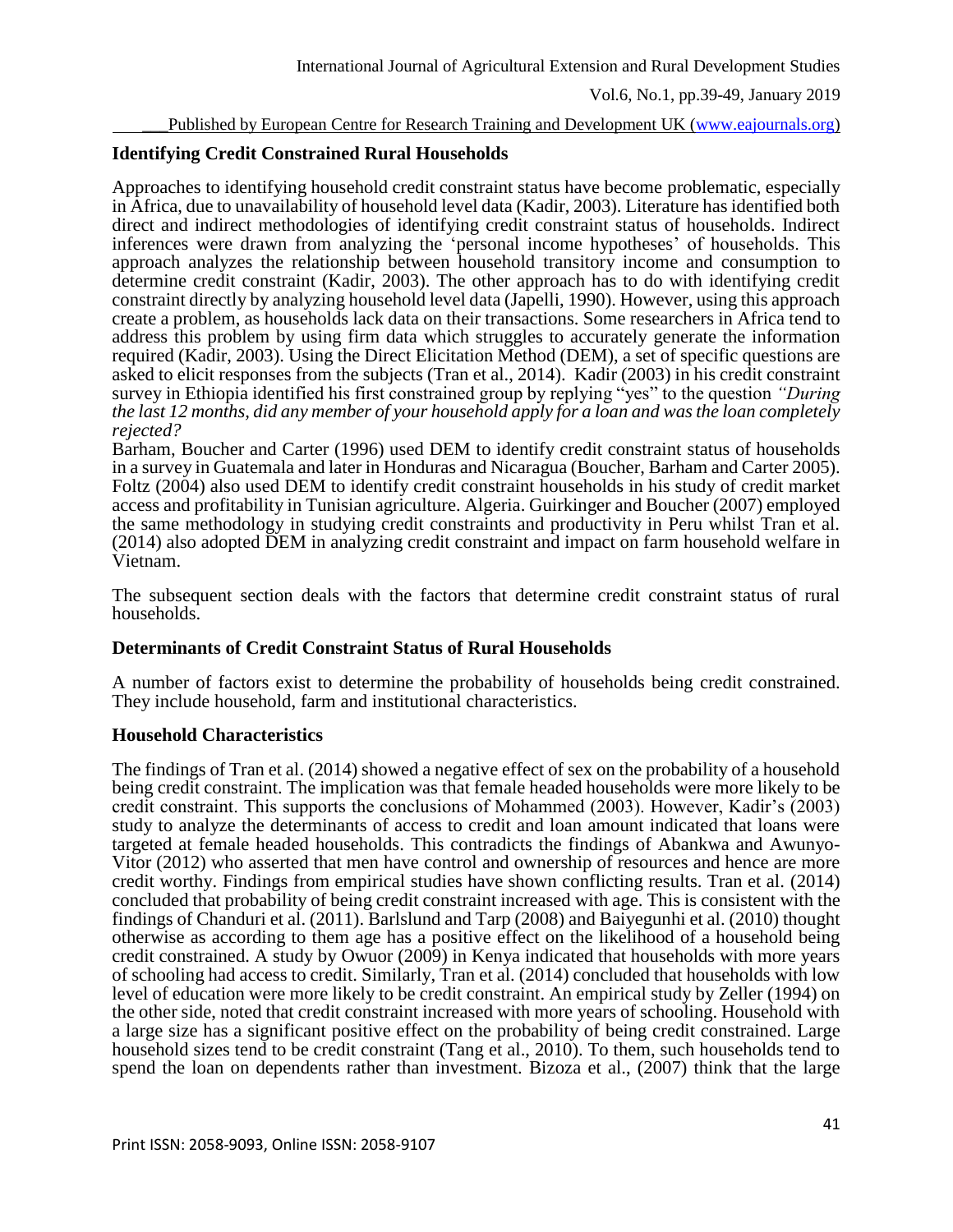Published by European Centre for Research Training and Development UK [\(www.eajournals.org\)](http://www.eajournals.org/)

household sizes are more likely to have access to credit, because they tend to be endowed with labor, which is a factor or production.

# **Farm Characteristics**

Foltz (2004) indicated that the farm land has a significant influence on access to credit. Land is a physical asset which could serve as collateral to secure loans (Binswinger et al, 1989). However, Studies by Boucher et al. (2009) revealed households who owned lands were credit constraint. This is consistent with the findings of Pham and Izumida (2002) who also found out in Vietnam that land owing households were denied access to credit. The distance from household farms to lending sources could also determine the credit constrained status of households. According to Winter-Nelson and Temu (2005), households that are located far from lenders are more likely to be credit constrained than households in close proximity with creditors. Barslund and Tarp (2008) studies in Vietnam indicated that households who found themselves around lending sources had more access to credit than those further away. Social capital also could determine the probability of a household being credit constraint. A study in Mali by Konare (2001) revealed that creditors were only providing loans to households who formed village associations. Yehuala (2008) also concluded that social capital significantly affects access to credit.

# **Institutional characteristics**

Lenders are mostly concerned about lending at low risk. However, lending to rural households involves a high level of risk since creditors do not have enough information about borrowing households. This give rise to information asymmetry. In order to reduce the risk of lending and transaction cost, creditors therefore demand collateral (Hossain, 2002). Since rural households mostly lack physical asset, they tend to charge high interest rate. Studying access to credit in Malawi, Aliou and Zeller (2001) concluded that loans were advanced to households who could present collateral. Mpuga (2004) posited that a high interest deters rural households from borrowing.

# **METHODOLOGY**

# **Population and sampling**

Multistage sampling technique was used to select the respondents for the study. Four communities were randomly selected from the Afigya-Kwabre District. Using a simple random technique 166 households were selected by assigning random numbers to a list of household heads. Thirty-six (36) of the respondents were selected from Abroma, forty-eight (48) from Kyekyewere, forty (46) from Aboabogya and thirty-six (36) from Penteng. The number of households selected was based on the population of each community. Only household heads who applied for credit in 2016 were considered. A semi-structured questionnaire was used to collect primary data from the respondents.

# **Data analysis**

Descriptive statistics such as means, frequency and percentage tables were used to analyse the data collected on the determinants of credit constraints among households in the Afigya Kwabre District. Direct Elicitation Method (DEM) was used to identify credit constraint households and credit unconstraint households whilst a binary logit model was used to analyse the determinants of credit constraints in the study area.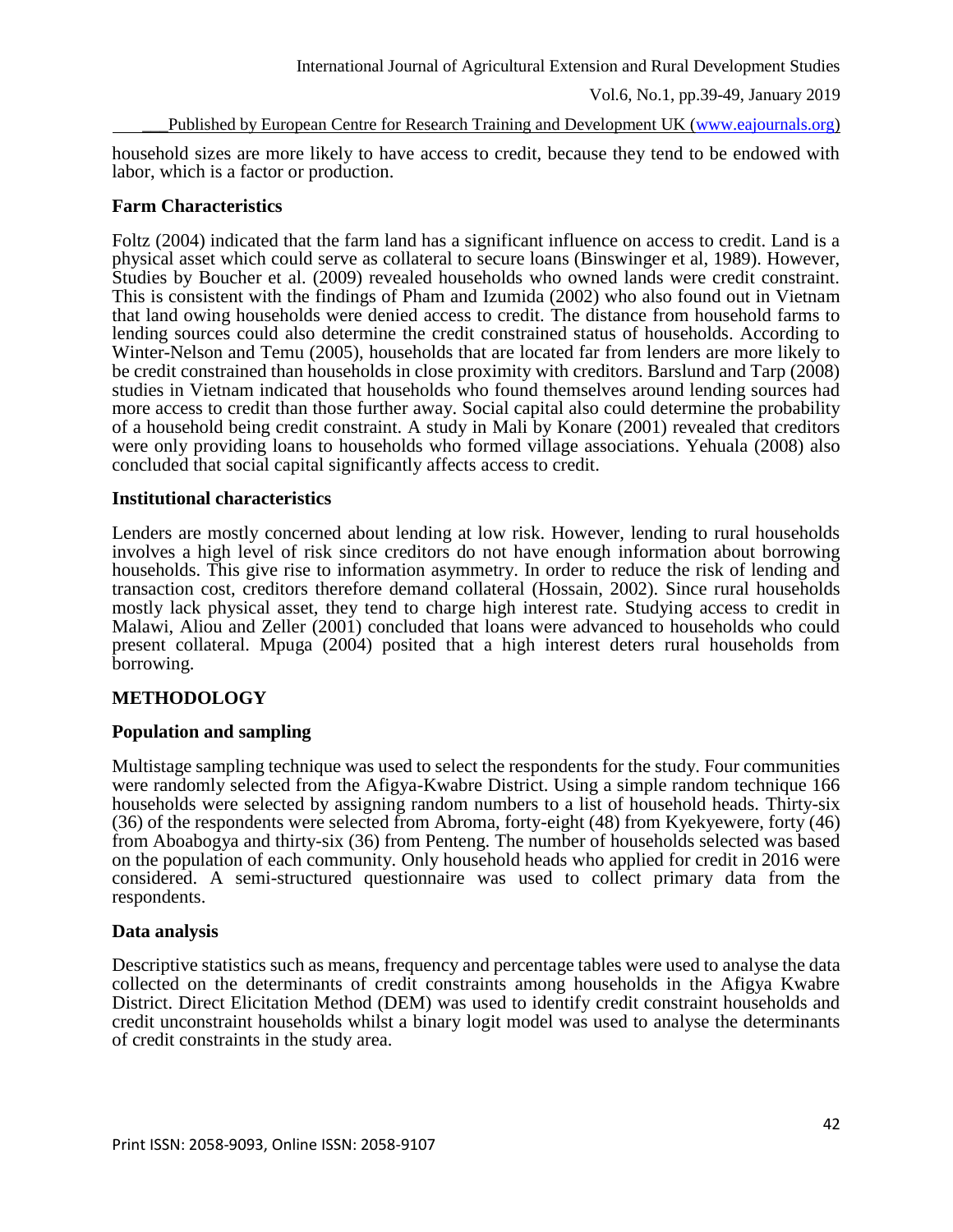Published by European Centre for Research Training and Development UK [\(www.eajournals.org\)](http://www.eajournals.org/)

# **Specification of the model for Determining Credit Constraints Status of Households**

The choice of logit model was informed by the dichotomous nature of the dependent variable being credit constraint (1) and credit unconstrained (0). The logit was preferable to probit owing to its mathematical flexibility and the use of odd ratio (Tran et al., 2014).

As adopted by Tran et al. (2014), the credit constraint status of a household is expressed as

$$
CC = l \text{ if } CC = \alpha Z i + \varepsilon i > 0 \tag{1}
$$

*CC = 0 if otherwise*

CC denotes the credit constraint status of households. Whilst "1" is used to represent credit constraint households, "0" is used for households that are credit unconstraint. Z is a vector representing household and socio-economic characteristics, *ε* as the error term α is the parameter to be estimated.

The probability of a household being credit constraint or  $CC = 1$  is

$$
Prob\left(CC = 1\right) = \land \left(\alpha Z i\right) = \frac{1}{1 + e^{-\left(\alpha Z i\right)}} = \frac{exp\left(\alpha Z i\right)}{1 + exp\left(\alpha Z i\right)}\tag{2}
$$

The probability of a household being credit unconstraint or  $CC = 0$  is

$$
1 - Prob\left(CC = 1\right) = \frac{1}{1 + exp\left(\alpha Z i\right)}\tag{3}
$$

# **Table 1 Explanatory variables used in the logit model**

| variables                | <b>Measurements</b>                                    | A priori expectations |
|--------------------------|--------------------------------------------------------|-----------------------|
| sex                      | Sex of the household head (1 male, if female 0)        | $+/-$                 |
| Age                      | Age of the household head (years)                      |                       |
| Years of formal edu.     | Years of school attendance (years)                     |                       |
| Household size           | Number of dependents (number of people)                |                       |
| Farm experience          | Number of years farming (years)                        |                       |
| Farm size                | Size of the farm (acres)                               |                       |
| <b>FBO</b>               | Membership of a group $(1 \text{ yes}, \text{ if no})$ |                       |
|                          |                                                        |                       |
| <b>Extension service</b> | Visit from extension workers (1 yes, if no)            |                       |
|                          |                                                        |                       |
| Distance                 | Borrower-lender distance (km)                          | $^+$                  |
|                          |                                                        |                       |
|                          |                                                        |                       |

# **RESULTS AND DISCUSSION**

# **Descriptive statistics of the respondents**

As presented in the Table 2 below, majority (64%) of the respondents were male with only 36% being female. This is an indication that ownership, control and access to resources in the study area are dominated by male household heads (Minot et al., 2006). The average age of household heads was found to be 41 years with a mean household size of 7 people. Household heads in the study area have low educational background; given the average number of years of formal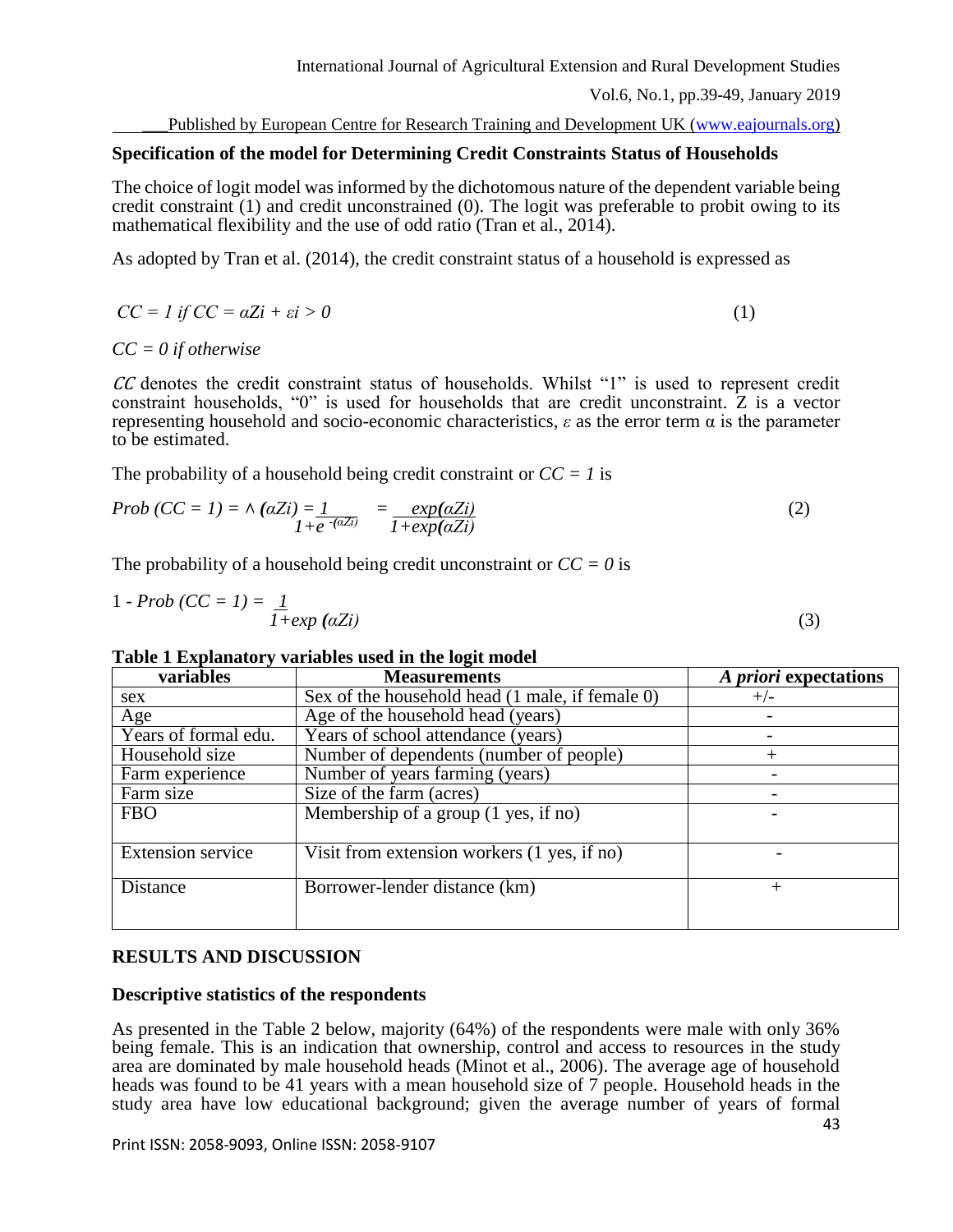Published by European Centre for Research Training and Development UK [\(www.eajournals.org\)](http://www.eajournals.org/)

education was 5. With an average farm experience of about 15 years, the average farm size of the respondents was only 2 acres. Only thirty-nine percent (39%) of the household heads were members of Farm Based Organisations (FBO) were about 5km away from a credit lender.

| variables                       | <b>Mean</b> | <b>Std. Deviation</b> |
|---------------------------------|-------------|-----------------------|
| Sex                             | 0.64        | 0.47                  |
| Age                             | 41.10       | 7.55                  |
| $\overline{Yrs}$ of formal edu. | 5.56        | 3.82                  |
| Household size                  | 7.45        | 2.14                  |
| Farm experience                 | 15.56       | 8.03                  |
| <b>FBO</b>                      | 0.67        | 0.47                  |
| Extension contact               | 0.39        | 0.49                  |
| Farm size                       | 2.45        | 1.24                  |
|                                 |             |                       |
| <b>Distance</b>                 | 4.84        | 3.08                  |
|                                 |             |                       |

**Table 2 Descriptive statistics of the respondents**

Source: field survey (2017)

# **Identifying the credit constraint status of households**

The Direct Elicitation Method (DEM) as adopted by Foltz (2004) and Boucher et al. (2009) was used in the study to identify credit constrained and credit unconstrained households. This means that respondents were asked whether or not they had applied for credit in 2016 and whether their applications were rejected or the amount they applied for was not fully given. Table 3 below presents the results of credit constraint analysis of the Households Heads (HH).

# **Table 3 Credit constrained households**

| <b>Type of household</b>                     | <b>Frequency</b> | Percentage $\left(\frac{0}{0}\right)$ |
|----------------------------------------------|------------------|---------------------------------------|
| HH with rejected applications                | 90               | 54                                    |
| HH who received less credit than applied for |                  | 2.5                                   |
| HH with successful applications              | 72               | 43.3                                  |
| <b>Total</b>                                 | 166              | 100                                   |

Source: field survey (2017)

Based on the response from the respondents 166 household heads applied for loans and 54% (90 HH) were denied access to loans whilst 2.5% (4 HH) received less than what they had applied for. However, 43.3% of the households successfully received the full amount they applied for and hence are credit unconstrained. Therefore, 94 households representing about 57% are credit constrained.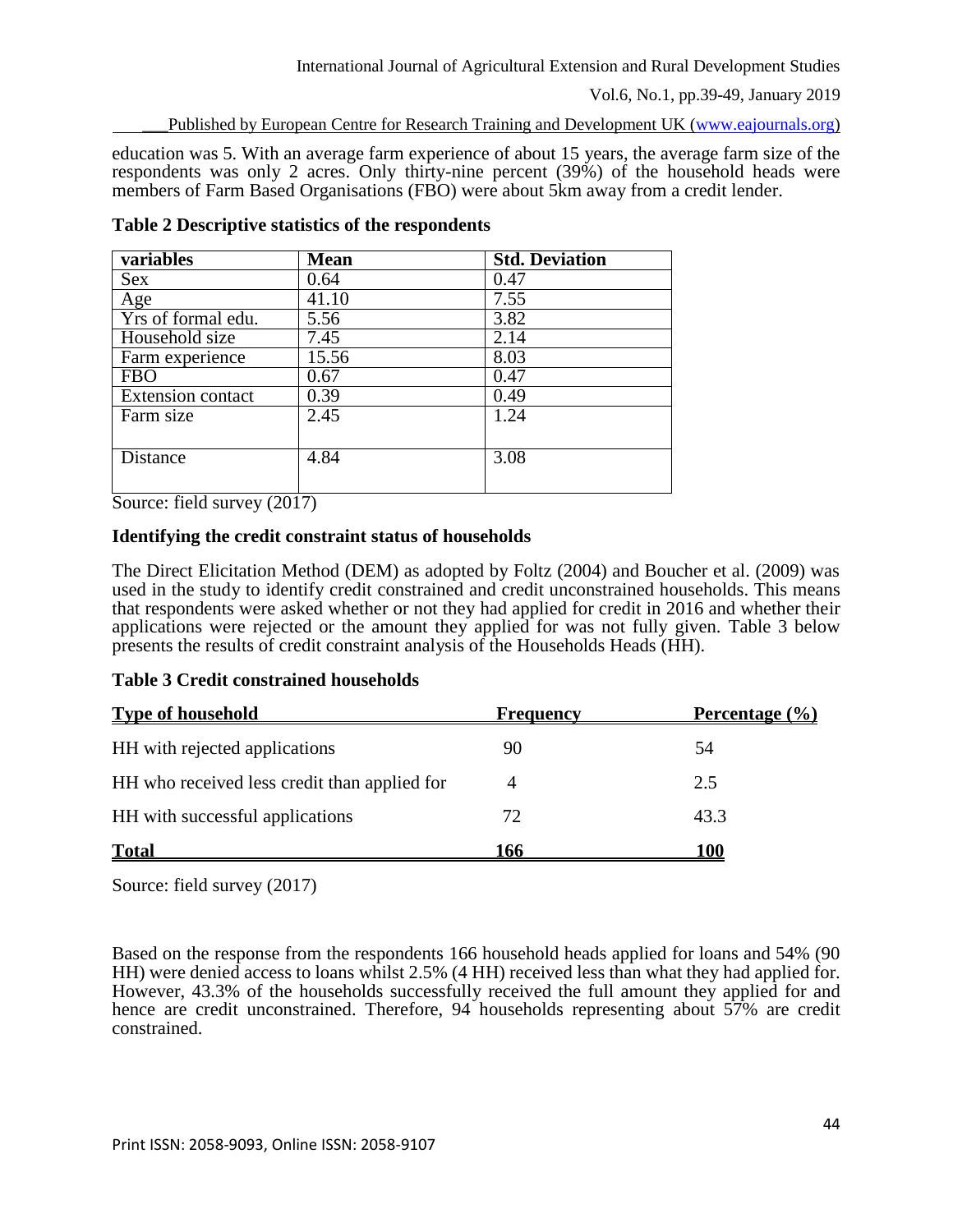#### Published by European Centre for Research Training and Development UK [\(www.eajournals.org\)](http://www.eajournals.org/)

# **Determinants of credit constrained households**

The Table 4 below presents the results of the binary logit model. The chi square test shows a significant difference between Log likelihoods (-2LLs) of the baseline model and the new model, which explains the variance in the outcome is highly significant (*chi square=93.954, df=9, p<0.000*). This is an indication that the model if fit for the prediction.

Nine variables were included in the logit model and eight of them namely sex, age, years of formal education, household size, farm experience, farm size, FBO, distance and extension contact were the significant factors which determined the credit constraint status of households in the study area.

The sex of the household head positively affects household credit constrained status at 10% significant level. Male headed households are more likely to be credit constrained than female headed households. This implies that being male increases the odds of credit constraint status by 204.9%. The result is contrary to the findings of Ilahi (2001). There is a negative influence of age on household credit constrained status at 5% significant level. Young household heads are less credit constrained than their older counterparts. An addition to the age of a household head lowers the increases the odds of being credit constraint by 9.7%. This is in line with both the *apriori* expectation and the findings of Zeller (1994).

| <b>Variable</b>          | coefficient | Z -values | <b>Odd</b> ratios | P > Z |
|--------------------------|-------------|-----------|-------------------|-------|
| <b>Sex</b>               | $1.115*$    | 3.140     | 3.049             | 0.076 |
| Age                      | $0.092**$   | 4.375     | 1.097             | 0.036 |
| Yrs of formal edu        | $-0.280***$ | 7.625     | 0.756             | 0.006 |
| Household size           | $0.249*$    | 2.992     | 1.283             | 0.084 |
| Farm experience          | $-0.093*$   | 3.064     | 0.911             | 0.080 |
| Farm size                | $-2.183***$ | 18.234    | 0.113             | 0.000 |
| <b>FBO</b>               | $-0.947$    | 1.958     | 0.388             | 0.162 |
| <b>Extension contact</b> | $1.378**$   | 5.347     | 3.969             | 0.021 |
| Distance                 | $0.746***$  | 31.627    | 2.109             | 0.000 |
| constant                 | $-1.382$    | 0.346     | 0.251             |       |

|            |  |  |  | Table 4 Results of binary logit model on determinants of credit constrained status of |  |  |  |
|------------|--|--|--|---------------------------------------------------------------------------------------|--|--|--|
| households |  |  |  |                                                                                       |  |  |  |

Source: Field survey (2017)

Note: \*\*\* significant at 1%, \*\* significant at 5%, \* significant at 10% of significance levels.

As was expected, the number of years of formal education has a significant negative effect on household's credit constrained status at 1% significant level. An additional year spent in schooling lower the odds of being credit constraint by 24.4%. This confirms the conclusions of Chen and Chivakul (2008). Household size has a positive association with credit constrained status of households at 10% level of significance and this was expected. This implies that a unit increase in the household size increases the odds of being credit constrained by 28.3%. This is consistent with the findings of Tang et al. (2010). The farming experience of household heads is negatively related to their credit constrained status at 10% significant level, as was expected. The odds of being credit constrained is 8.9% less likely for an additional year of farming experience. This supports the assertion of Njoku (1997). As was expected, farm size of household heads showed a negative effect on their credit constrained status at 1% significant level. Any additional acre of farm size lowers the odds of being credit constrained by 88.7%. This is in line with the conclusions of Binswanger et al. (1989). Contact with extension officers also showed a positive association with the credit constrained status of households at 5% significant level. This is contrary to the *apriori* expectation.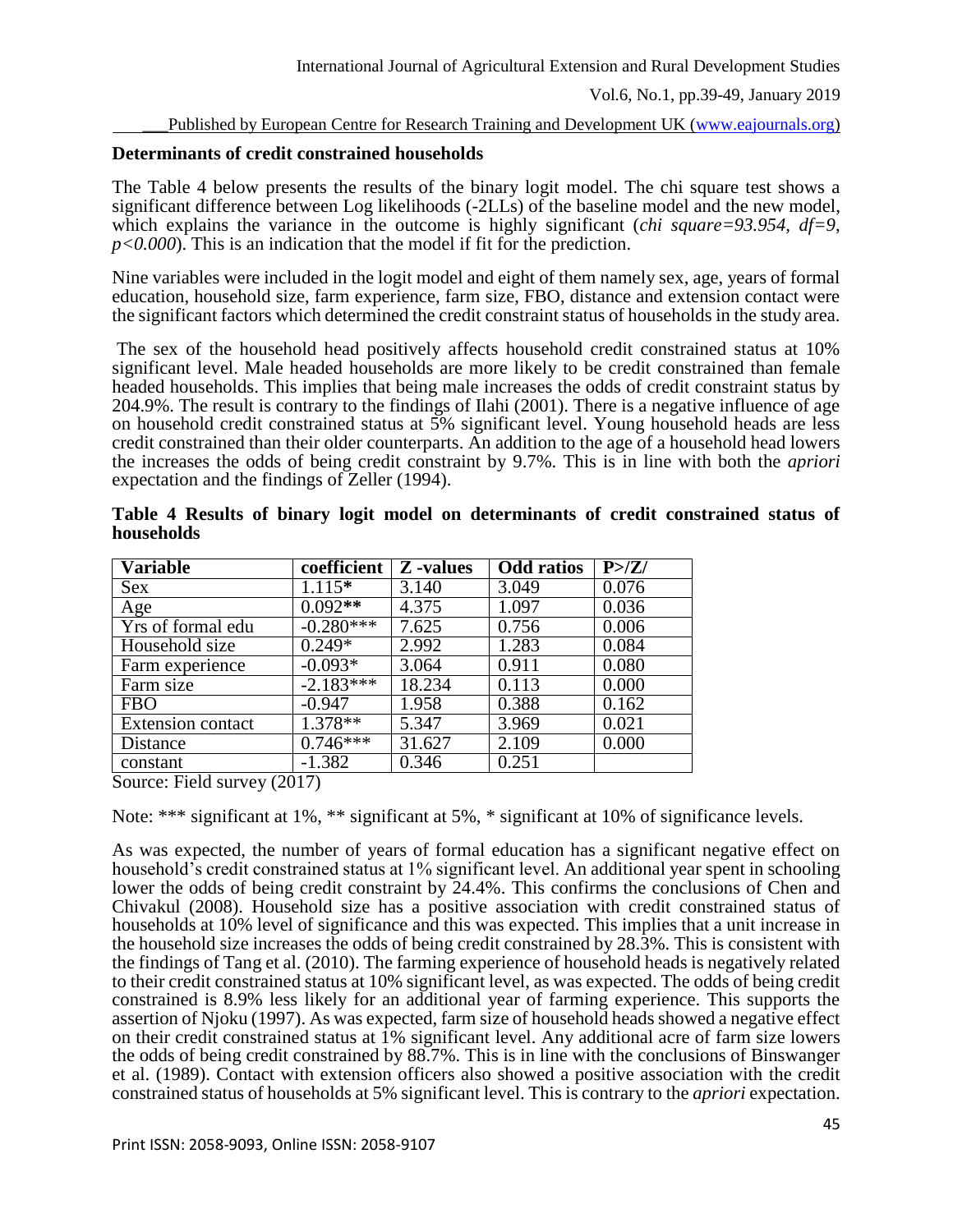Published by European Centre for Research Training and Development UK [\(www.eajournals.org\)](http://www.eajournals.org/)

The implication is that household heads who receive visit from extension officers on their farms are 270% more likely to be credit constraint. This result is inconsistent with the findings of Hussein (2007). Distance between the household head and creditors have a positive effect on their credit constraint status as was expected. Households who are farther from the lenders are more likely to be credit constraint. The odds show that households living farther from creditors are 111% more likely to be constrained than household who are close to lending sources. This result supports the findings of Hussein (2007).

# **CONCLUSION AND RECOMMENDATION**

This study was undertaken to identify credit constrained status of households and analyse the determinants of credit constraints in the Afigya-Kwabre District of Ghana. A multistage random sampling was used to select 166 households which comprised of 94 credit constrained households and 72 credit unconstrained households. A semi-structured questionnaire was used to elicit primary data from the respondents. The average age of household heads was found to be 41 years with a mean household size of 7 people. Household heads in the study area have low educational background; given the average number of years of schooling was 5. The Direct Elicitation Method (DEM) was used to determine that over half of the respondents constituting 57% of the households were credit constrained. The results of the logit showed that sex, age, farm experience, farm size, years of formal education, household size, extension contact and distance were the major factors which significantly determine the credit constraint status of the households. In order to address the credit constrained status of the households, it is recommended that educational programs be organized by government for the households in order to improve their credit constrained status. Credit lenders should strategically site their institutions close to the rural communities (households) to cut down transaction cost of the household credit access. Extension workers must educate households on how they could be creditworthy to lending institutions.

# **Limitation**

In identifying the credit constrained status of households, the study did not consider households who did not apply for credit because of fear of rejection, even though they needed credit.

# **References**

- Awunyo-Vitor, D. & Abankwa, V. (2012). Substitutes or Compliments? Formal and Informal Credit Demand by Maize Farmers in Ashanti and Brong Ahafo Regions of Ghana. *International Journal of Agriculture and Forestry*, 2 (3), 105-112.
- Akwaa-Sakyi, E.K. (2013). Impact of Microcredit on Rural Farming Activities: the case of farming communities within Sunyani area "*Management Science and Engineering*" 7(4), 23.
- Aliou, D., & Zeller, M. (2011). "Access to Credit and its Impact on welfare in Malawi".International Food Policy Research Institute, Washington DC.
- Barslund, M., & Tarp, F. (2008). Formal and Informal Rural Credit in Four Provinces of Vietnam. *Journal of Development Studies*, 44(4), 455-503
- Binswinger, H., Khandker, S., & Rosenzweig, M. (1989). : How Infrastructure and Financial Institutions Affect Agricultural Output and Investments in India." Washington DC: World Bank working paper No.163. World Bank.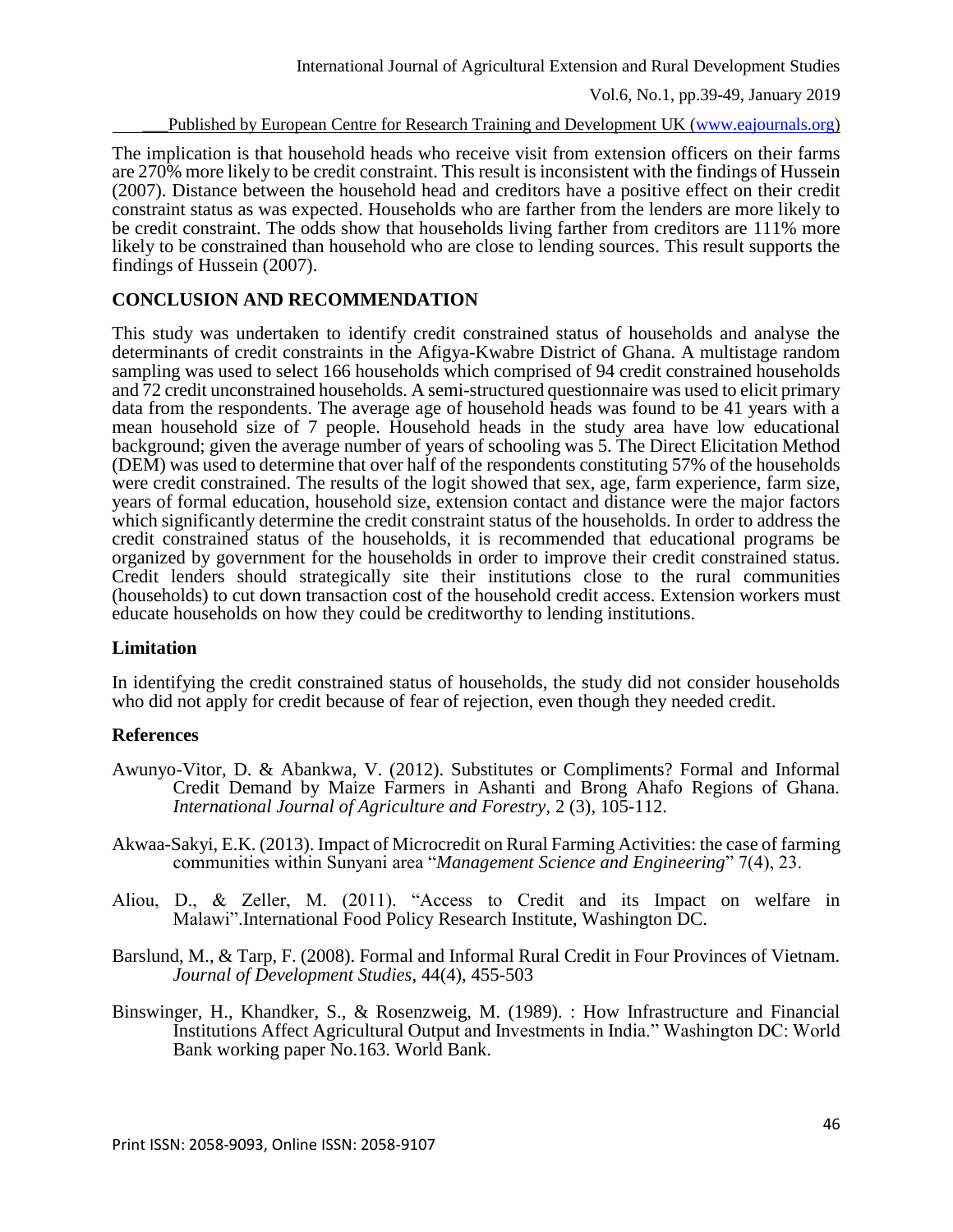Published by European Centre for Research Training and Development UK [\(www.eajournals.org\)](http://www.eajournals.org/)

Bizoza, A., Ortmann, G., Lyne, M. (2007). "Determinants of Potato Yield in Gikongoro Province, Rwanda" *Africa Insight* vol. 37 (1) 169-185.

Boucher, S., & Guirkinger, C. (2007). Risk, wealth and sectoral choice in rural credit markets. *American Journal of Agricultural Economics*. 89 (4), 991-1004.

- Baiyegunhi, L. J. S., Fraser, G. C. G., & Darroch, M. A. G. (2010). Credit constraints and household welfare in the Eastern Cape Province, South Africa. *African Journal of Agricultural Research, 5*(16), 2243-2252.
- Boucher, S. R., Guirkinger, C., & Trivelli, C. (2009). Direct Elicitation of Credit Constraints: Conceptual and Practical Issues with an Application to Peruvian Agriculture [Article]. *Economic Development & Cultural Change, 57*(4), 609-640.
- Boucher S, Michael R, Guirkinger C (2006). Risk rationing and wealth effects in credit markets. Department of Agricultural and Resource Economics, University of California. Working paper pp. 5-10.
- Barham, B., Boucher, S., and Carter, M. (1996). Credit constraints, credit unions, and small scaleproducers in Guatemala. World Development, 24(5):792–805.
- Boucher, S., Barham, B., and Carter, M. (2005). The impact of market-friendly reforms on credit and land markets in Honduras and Nicaragua. World Development, 33(1):107–128.
- Chaudhuri, K., & Cherical, M. M. (2011). Credit rationing in rural credit markets of India. *Applied Economics, 44*(7), 803-812. doi:10.1080/00036846.2010.524627
- Chen, K.C., & Chivakul, M. (2008). What drives household borrowing and credit constraints? Evidence from Bosnia & Herzegovina. IMF working paper (European Department) WP/08/202.
- Dong, F., Lu, J. & Featherstone, A.M. (2010). Effects of Credit Constraints on Productivity and Rural Household Income in China. Center for Agricultural and Rural Development, IOWA 5011-1070. Working paper 10-WP 516
- Foltz, J. D. (2004). Credit market access and profitability in Tunisian agriculture. *Agricultural Economics, 30*(3), 229-240.
- Hoff, K., & Stiglitz, J. E. (1990). Introduction: Imperfect information and rural credit markets: Puzzles and policy perspectives. *The world bank economic review, 4*(3), 235-250.
- Hossain, F. (2002). *Small Loans, Big claims*: Foreign Policy 12, 79-82.
- Hussien, H. (2007). Farm Household Economic Behavior in Imperfect Financial Market, Doctoral thesis, Swedish University of Agricultural Sciences, Uppsala.
- Ilahi, N. (2001). *Children's Work and Schooling*: Does gender matter? Evidence from Peru LSMS panel data. A paper prepared for the policy research presentation on gender.
- Izumida, Y., & Duong, P.B. (2001). Measuring the Progress of Rural Finance in Vietnam. *Savings and Development,* 139-166.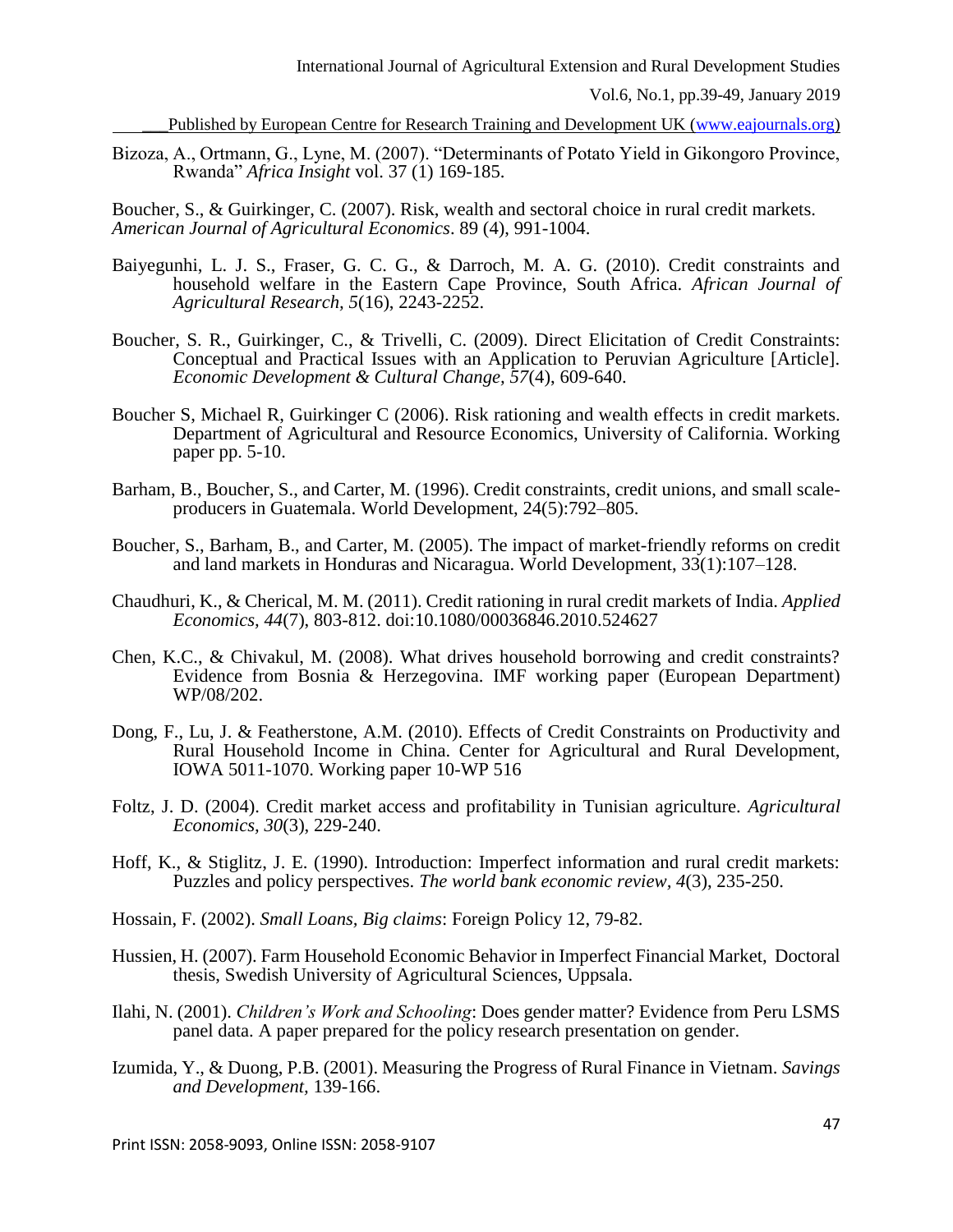Published by European Centre for Research Training and Development UK [\(www.eajournals.org\)](http://www.eajournals.org/)

Jappelli, T. (1990). Who is credit constraint in the US economy? *The Quarterly Journal of Economics* CV (1)

(February):219-234.

- Kedir A (2007). Determinants of access to credit and loan amount: Household-level evidence from urban Ethiopia. Working Paper. p. 7:3
- Konare K (2001). Challenges to agricultural financing in Mali. MSc.Thesis. Michigan State University.
- Mohamed K (2003). Access to formal and quasi-formal credit by smallholder farmers and artisanal fishermen: a case study of Zanzibar. Tanzania : Mkuki na Nyota Publishers. ISBN 9987- 686-75-3.
- Minot, N., Epprecht, M.,Trananh, T., &Trung, L.Q. (2006). Income Diversification and Poverty in the Northern Uplands of Vietnam. International Food Policy Research Institute, Washington DC. [http://www.hpai-research.net.](http://www.hpai-research.net/) Web page viewed 12 March 2017.
- MkNelly, B., & Christopher, D. (1999). Impact of Credit with Education on Mothers and their Children's Nutrition: crecer credit with education program in Bolivia. Freedom from Hunger Research Paper No. 5. Davis, C.A: Freedom from Hunger.
- Mpuga, P. (2004). Demand for Credit in Rural Uganda: who cares for the peasants? In a paper presented at the conference of growth, poverty reduction and human development in Africa. *Center for the Study of African Economies.*
- Njoku, J. (1997). "Determinants of Loan Repayments under the Special Emergency Loan Scheme" African Review of Money Finance and Banking vol.1, pp.39-51.
- Owuor G (2009). Can Group Based Credit Uphold Smallholder Farmers Productivity and Reduce Poverty in Africa? Empirical Evidence from Kenya. Canterbury : EAAE-IAAE Seminar, University of Kent.
- Shah, M.K., Khan,H., Jehanzeb, & Khan, Z. (2008). Impact of Agricultural Credit on Farm Productivity and Income of Farmers in Mountainous Agriculture in Northern Pakistan: a case study of selected villages in District Chitral: *Sarhad J. Agric*, 24(4),16
- Sharma M (2000). The scope of policy reforms in rural microfinance. Policy Brief No 14: Rural Financial Policies for Food Security of the Poor. Washington D. C.: International Food Policy Research Institute.
- Sial, M.H., & Carter, M.R. (1996). Financial Market Efficiency in an Agrarian Economy: Micro econometric analysis of Pakistani Punjab. The Journal Of Development Studies, 32(5), 771-798
- Tang S, Guan Z, Jin S (2010). Formal and informal credit markets and rural credit demand in china. Selected paper prepared for presentation at the agricultural and applied economics association 2010 (AAES,CAES,WAEA) joint annual meeting. Denver, Colorado.